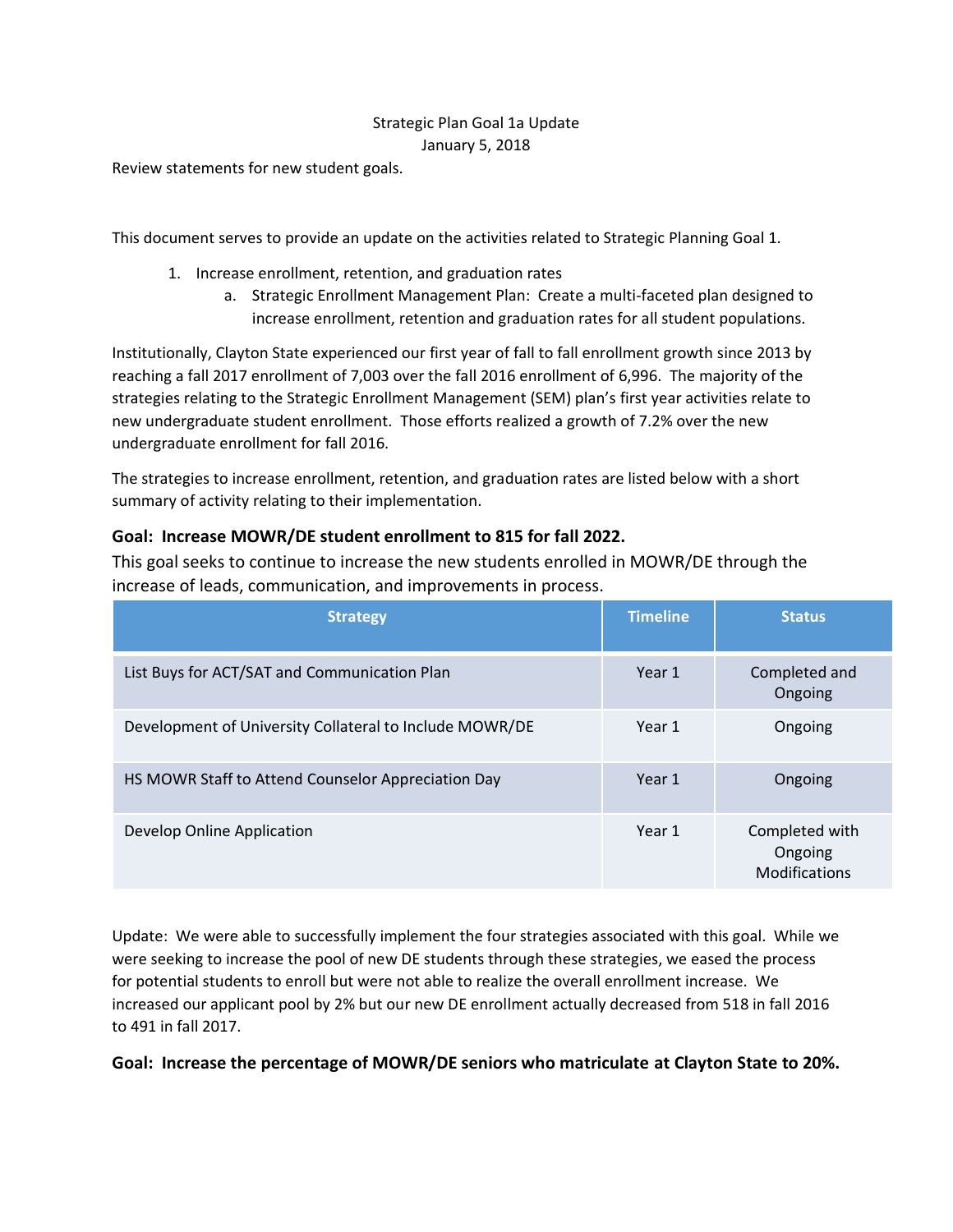This goal seeks to develop recruitment strategies of our current MOWR/DE students attending Clayton State as well as improve our communication strategies to these potential students.

| <b>Strategy</b>                                                                          | <b>Timeline</b> | <b>Status</b> |
|------------------------------------------------------------------------------------------|-----------------|---------------|
| Admissions to assist with Henry MOWR Orientation - Connect<br><b>Recruitment Message</b> | Year 2          | In Process    |
| <b>BRM Campaign for MOWR</b>                                                             | Year 2          | In Process    |
| Capture Intended Major and Develop Programmatic Conversion<br><b>Strategies</b>          | Year 2          | In Process    |
| Student Affairs Presentation to Henry and Fayette Sites of MOWR<br>students              | Year 2          | In Process    |
| <b>Student Affairs Post Card</b>                                                         | Year 2          | In Process    |

Update: While all of these goals are associated with the second year of the SEM plan we were able to accomplish some in the first year. We have realized a challenge in comparing historical data to clearly understand if we are improving our conversion rates. This year we have discussed creating a consistent method in which to establish our historical conversion rates as well as implementing the remaining strategies associated with this goal.

**Goal: Increase the undergraduate new student enrollment for fall, spring, and summer terms.** This section contains multiple strategies which are divided into separate sub goals for accountability purposes and to assist in resource allocation.

| Sub goal 1: Increase communication to prospective students at the inquiry stage. |  |  |
|----------------------------------------------------------------------------------|--|--|
|                                                                                  |  |  |

| <b>Strategy</b>                                                                                                       | <b>Timeline</b>             | <b>Status</b>                 |
|-----------------------------------------------------------------------------------------------------------------------|-----------------------------|-------------------------------|
| SCU - Merge outbound calls with inbound calls.                                                                        | Year 1                      | Completed                     |
| SCU – Currently staffed with 5 student workers. Shift to:<br>$1 FT - 2$ student workers<br>$2 FT - 2 student workers$ | Year 2<br>Year <sub>3</sub> | <b>Resources</b><br>Requested |
| SCU - Call inquiries<br>Call all inquiries and push applications                                                      | Year 1<br>Year 2            | In Progress                   |

Update: We were able to accomplish our year 1 strategies associated with this goal. Through this effort we were able to realize an increase from 28.7% to 30.9% of students who applied to enrolled. We are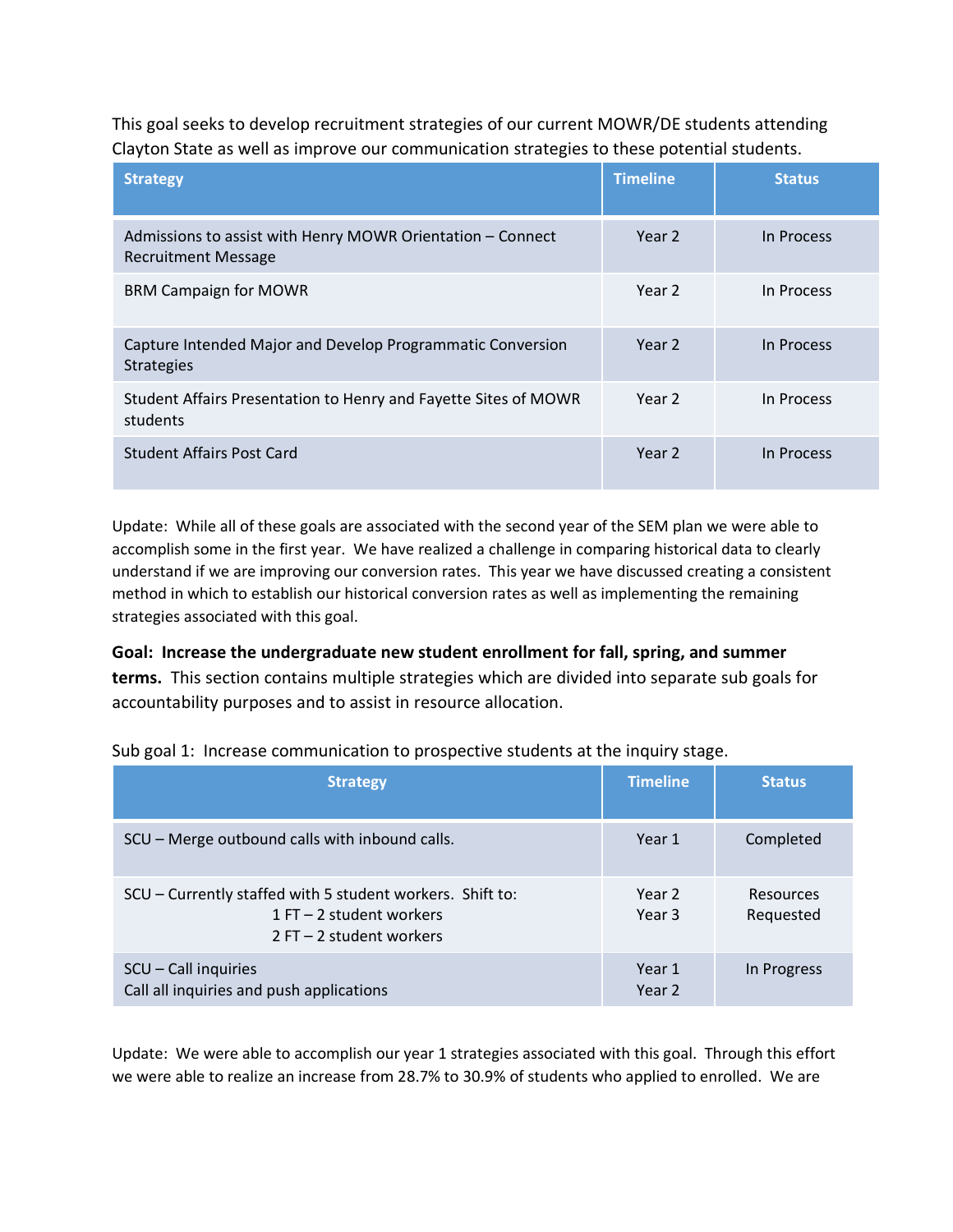focusing on strategies to increase the staff associated with year 2 as maintaining the office with student workers has proven to be a challenge.

| Sub goal 2: Increase the reach and impact of the high school recruiting activities through    |
|-----------------------------------------------------------------------------------------------|
| greater inquiry conversion and increasing the generation of inquiries through targeted areas. |

| <b>Strategy</b>                                                                                                                             | <b>Timeline</b>            | <b>Status</b>              |
|---------------------------------------------------------------------------------------------------------------------------------------------|----------------------------|----------------------------|
| Traditional - Add recruiter(s)                                                                                                              | Year 2                     | Completed                  |
| Traditional - Modify recruitment model                                                                                                      | Year $1/2$                 | Completed                  |
| Traditional - Develop Low, Medium, High Impact School Strategy                                                                              | Year $1/2$                 | Completed                  |
| Traditional - Add part-time recruiter                                                                                                       | Year 1                     | Completed -<br>Not Renewed |
| Traditional – Strategic use of list buys.                                                                                                   | Year 1                     | Completed                  |
| Tours - Increase campus tours 25% each year<br>$2015 - 2016 - 784$<br>$2016 - 2017 - 980$<br>$2017 - 2018 - 1,225$<br>$2018 - 2019 - 1,530$ | Year 1<br>Year 2<br>Year 3 | Year 1<br>Completed        |
| Develop opportunities for new students to start in the summer<br>that would normally start in the fall (Bridge, Early Start)                | Year $1/2$                 | Ongoing                    |
| Develop Staff and Faculty Recruiting Training Day                                                                                           | Year <sub>2</sub>          | To be<br>Addressed         |

Update: We were able to accomplish the strategies associated with this goal. Through this effort we realized a 9.8% increase in our freshman enrollment (includes Bridge students). In year two we have used significant data analysis to continue to refine our recruitment strategies.

Sub Goal 3 – Add technology which will benefit recruiting, processing, and reporting within the Admissions Office.

| <b>Strategy</b>                                                                                                                                               | <b>Timeline</b> | <b>Status</b> |
|---------------------------------------------------------------------------------------------------------------------------------------------------------------|-----------------|---------------|
| Add a CRM for Admissions                                                                                                                                      | Year 2          | Ongoing       |
| Improve the speed and efficiency of lead and application<br>processing. Introduce document readers and evaluate staffing<br>levels (current 1 FT, 5 PT, 2 SW) | Year 2          | Ongoing       |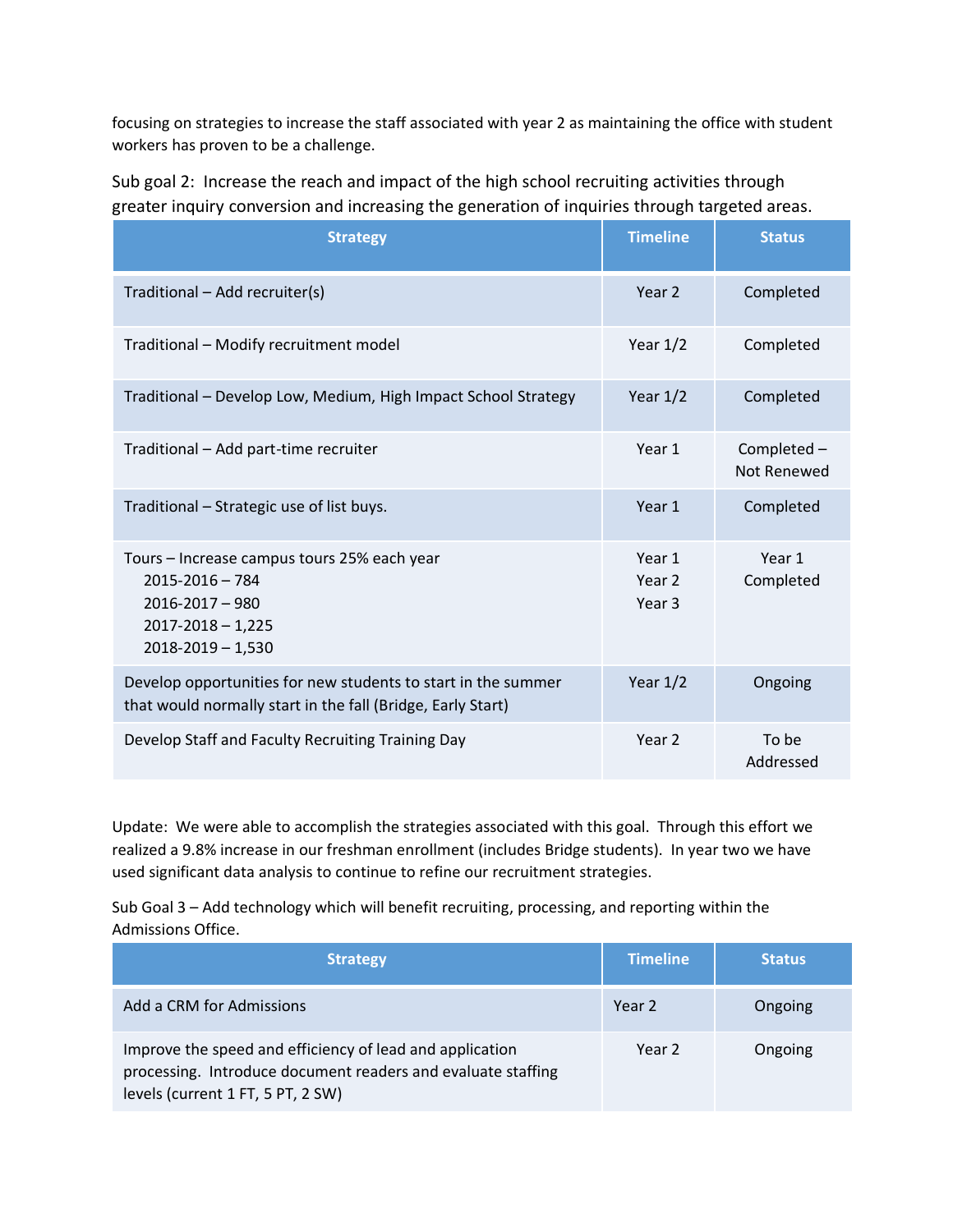Update: We have selected and are implementing a new CRM through TargetX with a launch date in February. We have also begun utilizing Captricity which is a software that scans lead cards and creates a database for us to upload in place of having them manually entered.

Sub Goal 4 – Increase new international student enrollment by 15 for fall 2017 (above fall 2016 levels) with increases of 5 more each fall to reach a goal of 40 new international students in fall 2022 (above fall 2016 levels).

| <b>Strategy</b>                                                                                                                                     | <b>Timeline</b>                                                         | <b>Status</b> |
|-----------------------------------------------------------------------------------------------------------------------------------------------------|-------------------------------------------------------------------------|---------------|
| International $-$<br>Designate Recruiter<br>Part-time Recruiter<br><b>Travel Budget</b>                                                             | Year 1<br>Year 1<br>Year 1<br>Year 1<br>Year <sub>3</sub><br>Year $2/3$ | Completed     |
| Name Purchase<br>Add International Coordinator<br>Utilize IEP Program as feeder for matriculated students and<br>support for matriculated students. |                                                                         |               |

Update: We have accomplished the strategies associated with this goal. While we did increase the number of international student applications we did not realize a new international student enrollment growth of 5 for fall 2017. We remained flat due to the designation as a saturated enrollment level by the Saudi Arabian Cultural Mission (SACM) which has historically lead our international enrollment. The saturated enrollment designation specifically removed our ability to enroll students from SACM into our MBA program.

Sub Goal 5 – Grow transfer and non-traditional enrollment through the development of partnerships, articulation agreements, and strategic direct mailing efforts.

| <b>Strategy</b>                                                                                                           | <b>Timeline</b> | <b>Status</b>   |
|---------------------------------------------------------------------------------------------------------------------------|-----------------|-----------------|
| Transfer - Develop partnership/articulation agreements with<br>Southern Crescent, Atlanta Technical, and Georgia Piedmont | Year $2-3$      | To be Addressed |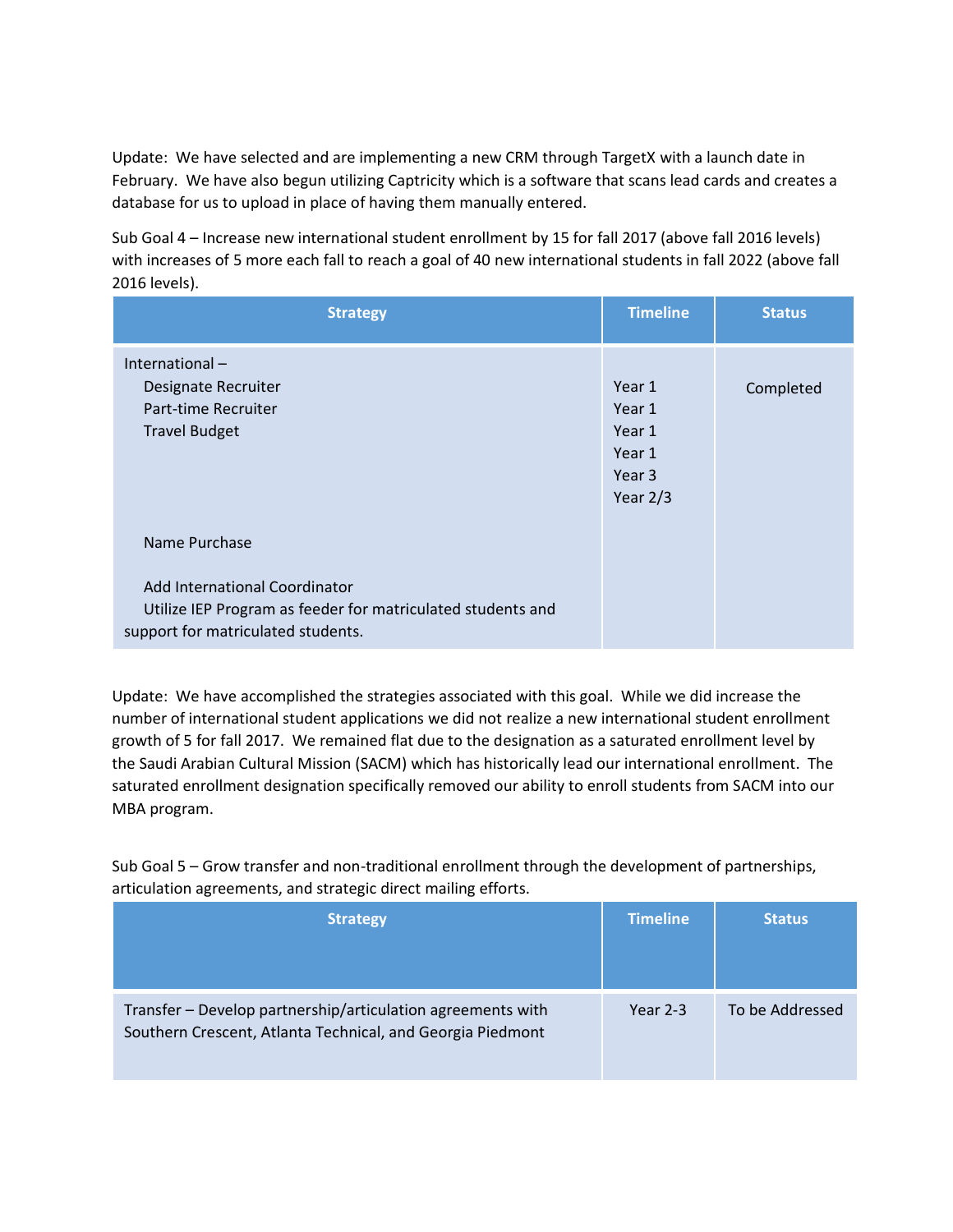| Military<br>Develop articulation agreement with Air Force Community<br>College<br>Utilize BAS Program with change in block transfer credit criteria   | Year 2<br>Year $1/2$                             |             |
|-------------------------------------------------------------------------------------------------------------------------------------------------------|--------------------------------------------------|-------------|
| Add 2 Enrollment Corporate Partnerships per year<br>Dedicated corporate partnership outreach - PT staff by Year 2<br>and move to 1 FT staff by Year 3 | Year 1<br>Year <sub>2</sub><br>Year <sub>3</sub> | In Progress |
| <b>AJC Marketing Push</b>                                                                                                                             | Year 1                                           | Completed   |

Update: These strategies proved more challenging to accomplish. We were able to conduct an AJC Marketing push but were not able to accomplish the creation of 2 corporate partnerships. While we met with multiple corporations we were challenged in completing the work associated with creating 2 partnerships although we were able to create one with GEICO which has proven to be beneficial. We are currently seeking to hire a corporate recruiter who will be focused on this work. We were still able to realize a 10.1% enrollment growth due to other efforts associated with growing our transfer student enrollment.

Sub Goal 6 – Revisit new student and parent orientation programs.

| <b>Strategy</b>                                                          | <b>Timeline</b> | <b>Status</b>      |
|--------------------------------------------------------------------------|-----------------|--------------------|
| Develop a more engaging and interactive onsite and online<br>orientation | Year $1/2$      | In Progress        |
| Develop a parent multi-week orientation                                  | Year 2          | To be<br>Addressed |

Update: This fall we created more opportunities to engage students and parents in our orientation program. These strategies continue to be in progress for year two.

#### **Goal: Increase undergraduate student retention.**

| <b>Strategy</b>                                                                                  | <b>Timeline</b> | <b>Status</b>   |
|--------------------------------------------------------------------------------------------------|-----------------|-----------------|
| Develop formal support system for at-risk students                                               | Year 2          | Ongoing         |
| Develop academic support course/program for students residing<br>on campus with a GPA below 2.0. | Year 2          | To be Addressed |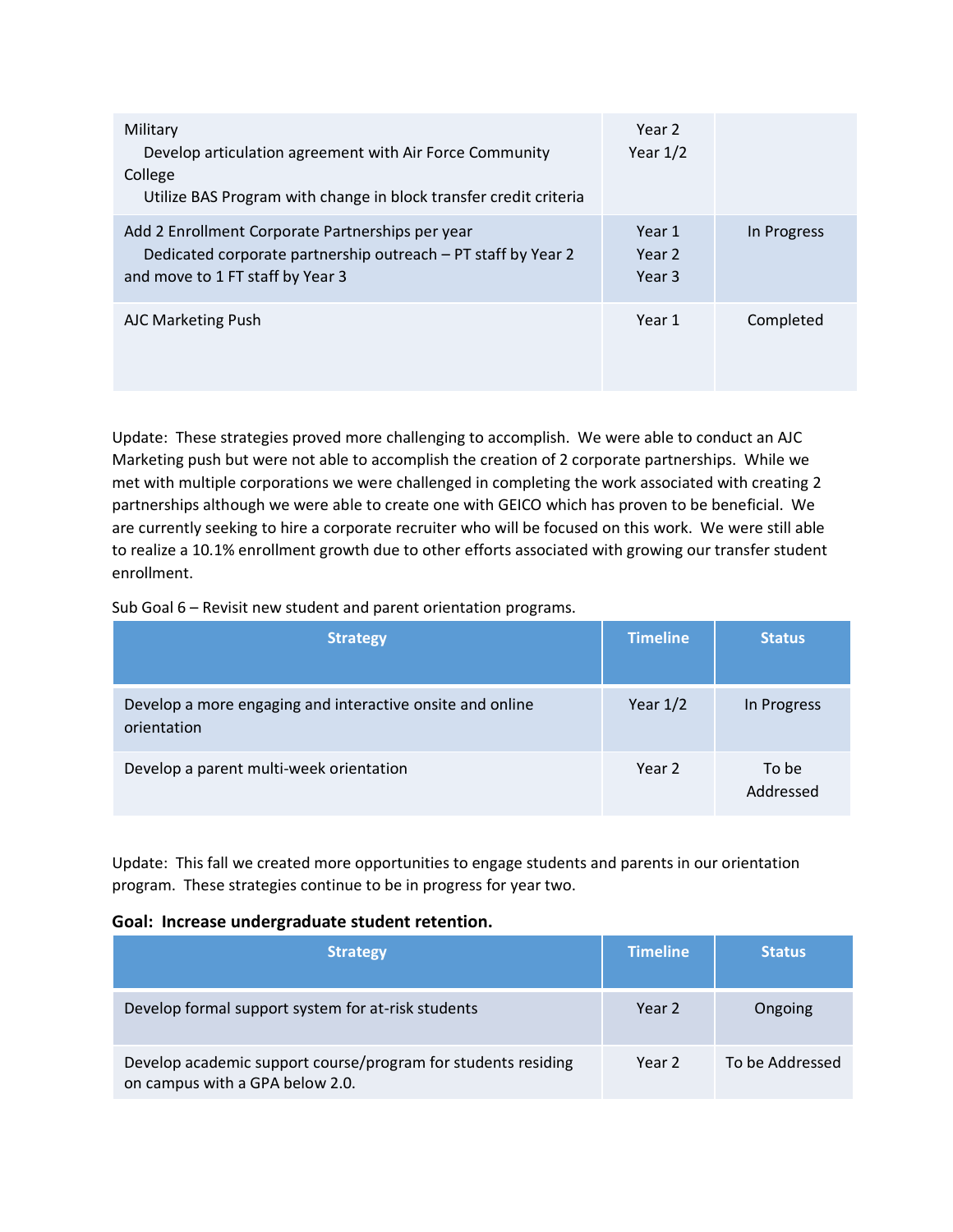| Review current policies and practices interfering with student<br>progression (withdrawal, major change, course sub)                                                    | Year $1/2$        | Ongoing         |
|-------------------------------------------------------------------------------------------------------------------------------------------------------------------------|-------------------|-----------------|
| Develop student engagement opportunities on weekends.                                                                                                                   | Year 2            | Reassessed      |
| Report on retention rates by student type, sub student<br>populations, and major annually aiming to develop strategies for<br>each population.                          | Year $1/2$        | In Progress     |
| New students enroll in math, 2 English, and 3 courses within major<br>in first two semesters.                                                                           | Year 2            | In Progress     |
| Develop block schedule for at-risk incoming students.                                                                                                                   | Year <sub>3</sub> | To be Addressed |
| Develop mid-term and other academic support communication                                                                                                               | Year 2            | Ongoing         |
| Create a University Retention Action Team to provide immediate<br>action for low retention populations                                                                  | Year $2/3$        | In Progress     |
| Move entirely to Degree Works                                                                                                                                           | Year $1/2$        | In Progress     |
| Develop Degree Course Maps                                                                                                                                              | Year <sub>2</sub> | In Progress     |
| Leverage SSC Campus Software and data analytics in identifying at-<br>risk students, developing interventions, and to inform institutional<br>student support services. | Year $2/3$        | In Progress     |

Update: There are multiple strategies associated with this goal. Updates are provided below.

- We have launched an early alert program. This program allows faculty from multiple sections to submit early alerts to a support network consisting of the Center for Advising and Retention, Center for Academic Support, Writing Center, and Residence Life. The alerts are then acted upon by those support networks. In addition, we created a Clayton Success Initiative targeting support to students thought to be at-risk upon entry into Clayton State. This effort consists of the Center for Academic Support, Center for Advising and Retention, Writing Center, Residence Life, Career Services, and Financial Aid. We are aiming to launch an Academic Support Program in Laker Hall as well as to enhance the Early Alert Program through this effort in spring 2018. This program will seek to provide a mandatory academic support program for students residing on campus with a GPA below 2.0.
- We are currently working on developing course maps which will demonstrate opportunities for students to enroll in math, 2 English, and 3 courses within their major to be launched for the entering fall 2018 freshmen. We made significant efforts this fall to ensure students were advised and registered for the appropriate math courses for their major.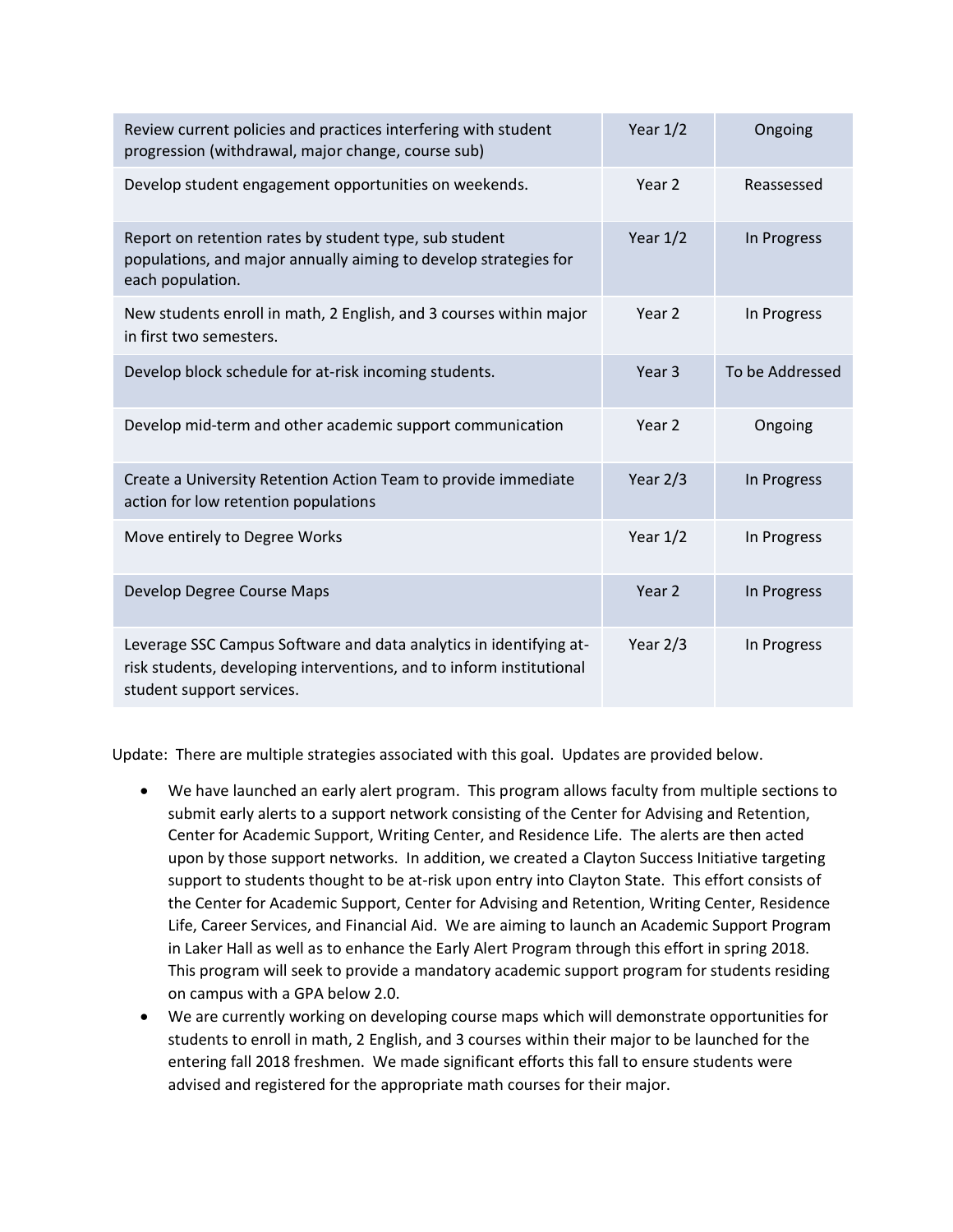- In our efforts to fully utilize degree works and move away from a manual advising and degree completion process, we realized that we needed to update our Degree Works platform. This has been in the works for fall 2017 and should be ready for spring 2018.
- We have nearly completed a rework of our student course withdrawal process which will permit faculty and support staff the opportunity to know a student has expressed an interest in withdrawing in order for us to act on that withdrawal.

### **Goal: Increase graduate student enrollment.**

| <b>Strategy</b>                                                                                                           | <b>Timeline</b> | <b>Status</b>   |
|---------------------------------------------------------------------------------------------------------------------------|-----------------|-----------------|
| <b>Expand Online Options</b>                                                                                              | Year $2/3$      | In Progress     |
| Develop additional Graduate Programs                                                                                      | Year $3-5$      | To be Addressed |
| Combine undergraduate and graduate recruitment efforts and<br>processes.                                                  | Year 2          | In Progress     |
| Move duplicated functions of Graduate Office to the duplicating<br>office (graduation certification, catalog development) | Year $2/3$      | In Progress     |

Update: We have mapped out the duplicated Graduate School and Undergraduate functions. We anticipate relocating the School of Graduate Studies this spring into Edgewater Hall and to reorganize those duplicated functions to existing support mechanisms within the Admissions and Registrar's Offices. Additionally, we anticipate launching the MBA program online for fall 2018.

## **Goal: Improve administrative functions associated with student progression.**

| <b>Strategy</b>                                                                                                                                                                                                         | <b>Timeline</b>   | <b>Status</b> |
|-------------------------------------------------------------------------------------------------------------------------------------------------------------------------------------------------------------------------|-------------------|---------------|
| <b>Audit Communication to Students</b><br><b>FA Award Letter</b><br>Automated Emails Based on Major<br>Student Bill and account communication<br>Major Changes/Withdrawals<br>Nudges to Accept Aid or Process Documents | Year 2            | In Progress   |
| Review SAP Policy, Process, and Support                                                                                                                                                                                 | Year $2/3$        | Ongoing       |
| Add verification software in the Financial Aid Office.                                                                                                                                                                  | Year <sub>2</sub> | In Progress   |
| Enhance Academic Support for Students who Need It                                                                                                                                                                       | Year $2/3$        | In Progress   |
| Utilize Texting to Communicate with Potential and Current<br><b>Students</b>                                                                                                                                            | Year 2            | In Progress   |